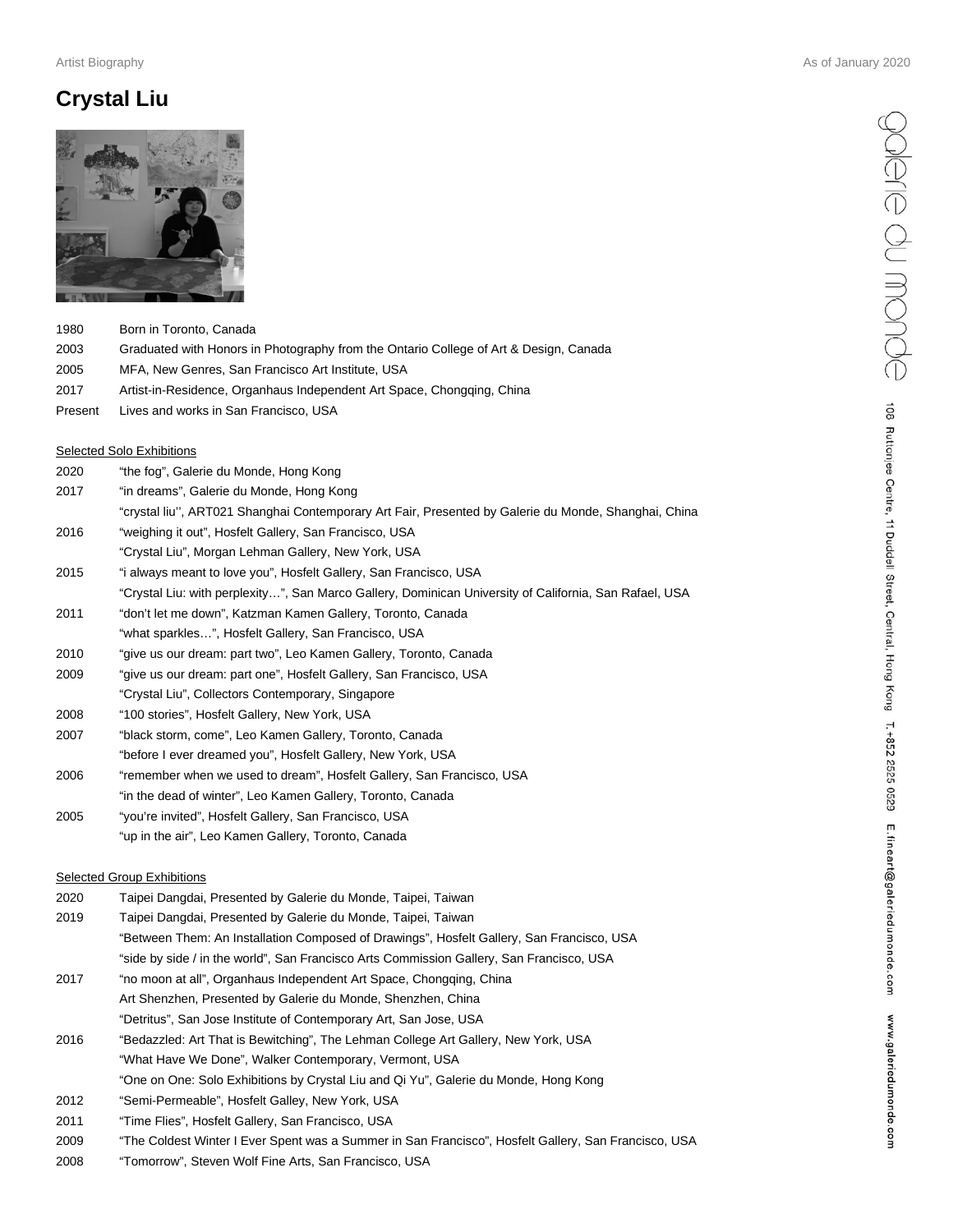| 2008 | "And the Dish Ran Away with the Spoon", Collectors Contemporary, Singapore<br>"40th Anniversary Art on Paper", Weatherspoon Art Museum, North Carolina, USA |
|------|-------------------------------------------------------------------------------------------------------------------------------------------------------------|
|      | "Vocabularies of Metaphor: More Stories", Hosfelt Gallery, San Francisco, USA                                                                               |
|      | "Summer Reading", Hosfelt Gallery, San Francisco, USA                                                                                                       |
| 2007 | "Nostalgia", Chinese Culture Center, San Francisco, USA                                                                                                     |
|      | "Pattern vs. Decoration", Hosfelt Gallery, San Francisco, USA                                                                                               |
|      | "Drawings: Visions, Surfaces and Beyond", Triton Museum of Art, Santa Clara, USA                                                                            |
| 2006 | "Inaugural Show", Hosfelt Gallery, New York, USA                                                                                                            |
|      | "Book", Hosfelt Gallery, New York, USA                                                                                                                      |
| 2005 | "M Theory", Hosfelt Gallery, San Francisco, USA                                                                                                             |
|      | "The Enchanted Forest", Musee of New Langton Arts, San Francisco, USA                                                                                       |
|      | "RGB", TransAmerica Center, San Francisco, USA                                                                                                              |
|      | "Landscape Project", Gallery 44, Toronto, Canada                                                                                                            |
|      | San Francisco Art Institute MFA Show, San Francisco, USA                                                                                                    |
|      | "In League with Forces of Evil", Ujazdowskie Castle Centre for Contemporary Art, Warszawa, Poland                                                           |
|      | "Fog Food", de Young Museum Satellite Space, San Francisco, USA                                                                                             |
|      | "Death by Tea Light Part II", Artists' Television Access, San Francisco, USA                                                                                |
| 2004 | "My House is Dead", The Diego Rivera Gallery, San Francisco, USA                                                                                            |
|      | "You are Here", The Drake Hotel, Toronto, Canada                                                                                                            |
|      | "Art Books", Walter and McBean Galleries, San Francisco, USA                                                                                                |
|      | "Third Street Hard Knox Fat Famous Dog Patch Show", Swell Gallery, San Francisco, USA                                                                       |
| 2003 | "Group Show", Leo Kamen Gallery, Toronto, Canada                                                                                                            |
|      | "Debut", Leo Kamen Gallery, Toronto, Canada                                                                                                                 |

Selected Public Collections

Ellie Mae, Inc., USA Fidelity International Microsoft Art Collection, USA Progressive Art Collection, Ohio, USA

San Francisco Arts Commission, San Francisco, USA

San Francisco Museum of Modern Art, San Francisco, USA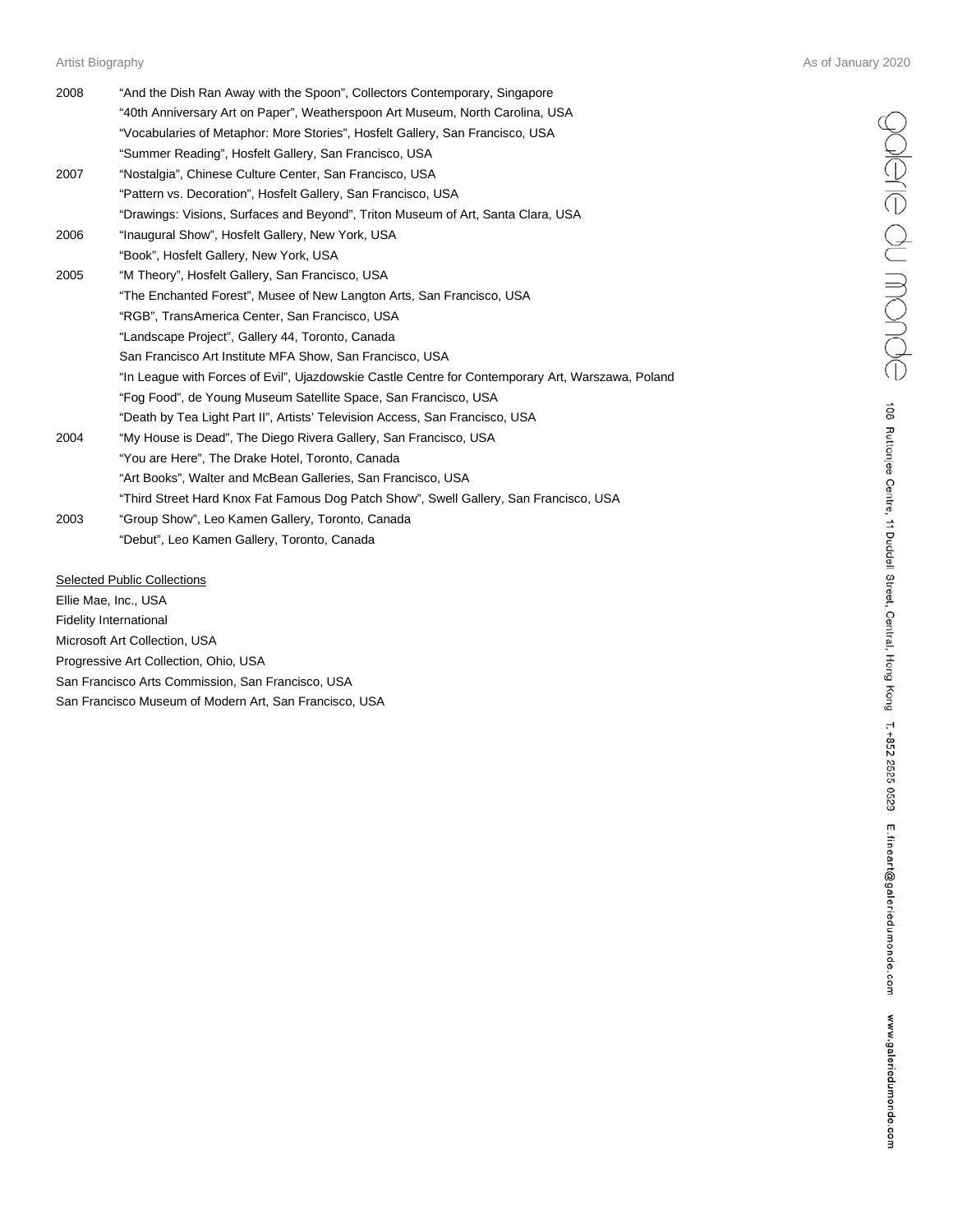# **Crystal Liu**



- 1980 生於加拿大多倫多
- 2003 榮譽畢業於加拿大安大略藝術設計學院攝影系
- 2005 畢業於舊金山藝術學院並獲碩士學位
- 2017 於中國重慶「器•Haus 空間」進行藝術家進駐計劃
- 現今 生活和工作於美國舊金山

### 部分個展

| 2020 | 霧,世界書廊,香港                                                               |
|------|-------------------------------------------------------------------------|
| 2017 | 在夢中……,丗界書廊,香港                                                           |
|      | crystal liu,ART021 上海廿一當代藝術博覽會,世界畫廊項目,上海,中國                             |
| 2016 | weighing it out, Hosfelt 書廊, 舊金山, 美國                                    |
|      | Crystal Liu, Morgan Lehman 書廊, 紐約, 美國                                   |
| 2015 | i always meant to love you,Hosfelt 畫廊,舊金山,美國                            |
|      | Crystal Liu:with perplexity…,San Marco 畫廊,加州多米尼加大學,聖拉斐爾,美國              |
| 2011 | don't let me down,Katzman Kamen 畫廊,多倫多,加拿大                              |
|      | what sparkles…, Hosfelt 書廊, 舊金山, 美國                                     |
| 2010 | give us our dream:part two,Leo Kamen 畫廊,多倫多,加拿大                         |
| 2009 | give us our dream: part one, Hosfelt 畫廊, 舊金山, 美國                        |
|      | Crystal Liu, Collectors Contemporary 書廊, 新加坡                            |
| 2008 | 100 stories,Hosfelt 書廊,紐約,美國                                            |
| 2007 | black storm, come,Leo Kamen 書廊,多倫多,加拿大                                  |
|      | before I ever dreamed you,Hosfelt 書廊,紐約,美國                              |
| 2006 | remember when we used to dream, Hosfelt 書廊, 舊金山, 美國                     |
|      | in the dead of winter,Leo Kamen 畫廊,多倫多,加拿大                              |
| 2005 | you're invited,Hosfelt 畫廊,舊金山,美國                                        |
|      | up in the air,Leo Kamen 畫廊,多倫多,加拿大                                      |
| 部分群展 |                                                                         |
| 2020 | 台北當代藝術博覽會,世界畫廊項目,台北,台灣                                                  |
| 2019 | 台北當代藝術博覽會,世界書廊項目,台北,台灣                                                  |
|      | BETWEEN THEM: An Installation Composed of Drawings, Hosfelt 畫廊, 舊金山, 美國 |
|      | side by side / in the world, 舊金山藝術委員會, 舊金山, 美國                          |

- 2017 no moon at all, 器 Haus 空間, 重慶, 中國 藝術深圳,世界畫廊項目,深圳,中國 Detritus, 聖何塞當代藝術學院, 聖何塞, 美國
- 2016 Bedazzled: Art That is Bewitching, 雷曼學院美術館, 紐約, 美國 What Have We Done, Walker Contemporary 畫廊,佛蒙特州,美國 One on One: Crystal Liu 與戚彧雙個展,世界畫廊,香港 2012 Semi-Permeable, Hosfelt 畫廊, 紐約, 美國
- 
- 2011 Time Flies, Hosfelt 畫廊,舊金山,美國